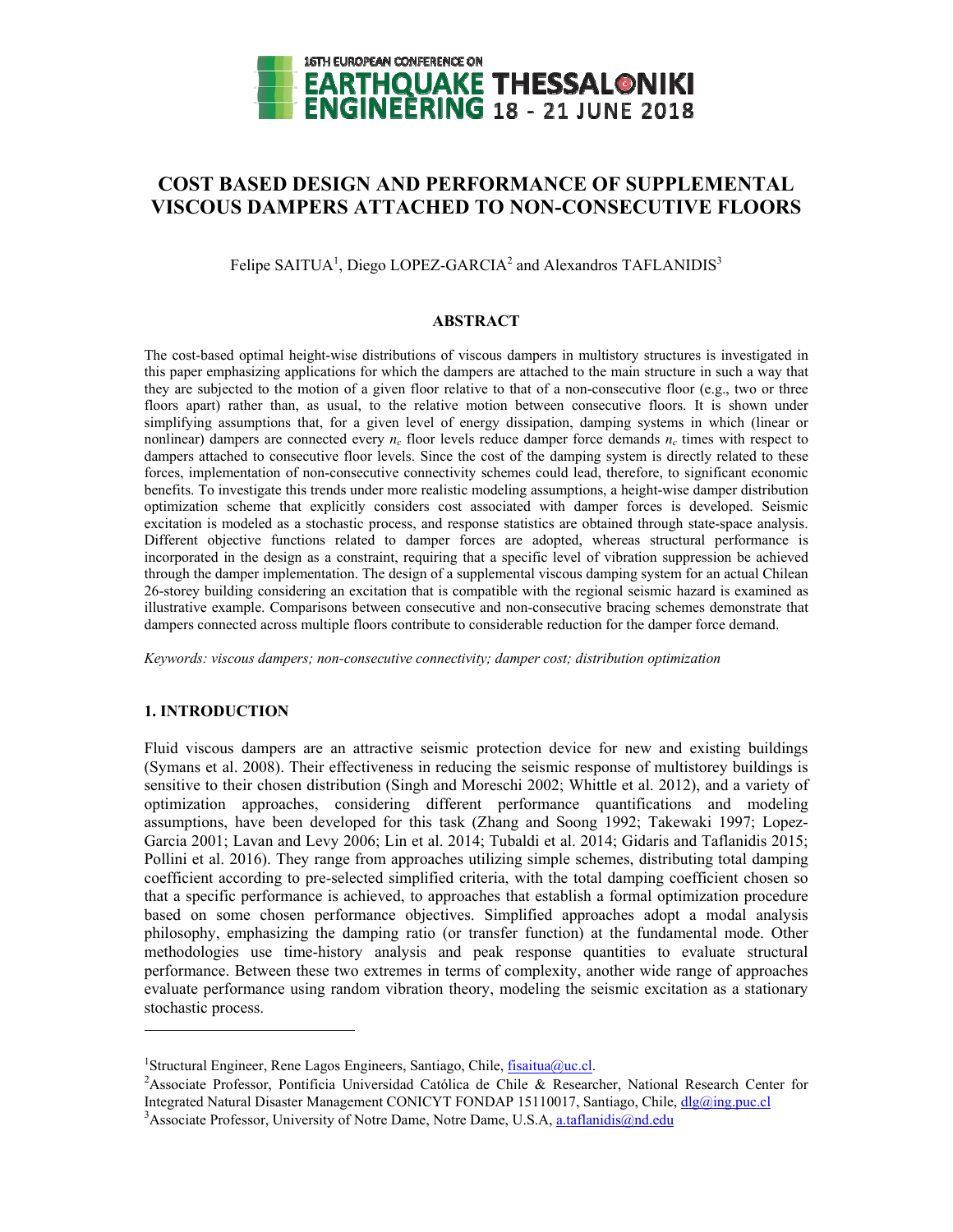Emphasis in the aforementioned studies has been placed on configurations where bracing terminals of the dampers are anchored at consecutive (i.e., adjacent) floor levels. Such an implementation might not be suitable, though, for stiff buildings where interstorey velocities might not be large enough for efficient energy dissipation through supplemental viscous dampers (Baquero Mosquera et al. 2016). This is the case, for example, for Chilean residential buildings where the lateral force resisting system is made up of stiff reinforced concrete members. While studies have shown the efficacy of bracing schemes that amplify the interstorey displacement between adjacent floor levels (Baquero Mosquera et al. 2016), very few researches have considered supplemental dampers attached to braces connecting non-consecutive (i.e., non-adjacent) floor levels. Among researchers that mention this issue, Silvestri and Trombetti (2004) showed that, under the constraint of total supplemental damping (i.e., the sum of the damping coefficients), distributions that include dampers attached to non-consecutive floor levels are more efficient than optimal distributions of dampers attached only to consecutive floor levels, but they did not provide a comprehensive theoretical framework for analysis/design. As such there is a need for a more complete evaluation/comparison of the benefits such a bracing scheme can provide.

This study aims to address this knowledge gap and investigates the optimal height-wise distributions of viscous dampers in multistory structures emphasizing applications for which the dampers are attached to non-consecutive floors. Our intent is to establish a comparison framework appropriate for practical applications. For this purpose unnecessary modeling complexity that might reduce the applicability of the approach is avoided. This is facilitated by modeling structural performance through stationary response statistics. To better illustrate the benefits from the non-consecutive floor damper implementation, performance is quantified in terms of the cost of supplemental dampers. The latter is on its own another relevant contribution of the study. Though the importance of explicitly incorporating the upfront damper cost has been demonstrated in studies relying on advanced numerical modeling of structural behavior (Gidaris and Taflanidis 2015; Pollini et al. 2016), this cost is commonly ignored or is only approximately addressed in simplified design frameworks like the one considered here. In these latter cases usually the total damping coefficient is considered (Singh and Moreschi 2002), but this quantity does not explicitly indicate the damper cost, which is actually more related to the force capacity rather than to the damping coefficient.

In the next section the damper distribution problem formulation is presented, giving special attention to calculation of second order response statistics that will be needed in the design framework latter. Theoretical discussion related to non-consecutive bracing scheme implementation are discussed in Section 3. In Section 4 the cost-based design optimization problem and its solution are discussed. In Section 5 a case study of a real Chilean high-rise building is presented.

# **2. PROBLEM FORMULATION AND CALCULATION OF RESPONSE STATISTICS**

#### *2.1 State-space formulation*

Consider a  $n_s$ -storey building equipped with  $n_d$  viscous dampers (linear or nonlinear) connecting different floor levels as seen in Fig. 1, either with a consecutive  $(n_c=1)$  or non-consecutive  $(n_c>1)$ bracing scheme. Let  $\mathbf{x}_{s} \in \mathbb{R}^{n_s}$  be the vector of floor displacements of the primary structure relative to the ground and  $\ddot{x}_g \in \mathcal{R}$  be the ground acceleration. The equation of motion of the structure is given by:

$$
\mathbf{M}_{s}\ddot{\mathbf{x}}_{s}(t) + \mathbf{C}_{s}\dot{\mathbf{x}}_{s}(t) + \mathbf{K}_{s}\mathbf{x}_{s}(t) + \mathbf{T}_{d}^{T}\mathbf{f}_{d}(t) = -\mathbf{M}_{s}\mathbf{R}_{s}\ddot{\mathbf{x}}_{g}(t),
$$
\n(1)

where  $\mathbf{M}_s \in \mathbb{R}^{n_s x n_s}$ ,  $\mathbf{C}_s \in \mathbb{R}^{n_s x n_s}$ , and  $\mathbf{K}_s \in \mathbb{R}^{n_s x n_s}$  are the mass, damping, and stiffness matrices of the primary structure, respectively,  $\mathbf{R}_s \in \mathbb{R}^{n_s}$  is the earthquake influence coefficient vector (vector of ones),  $f_a \in \mathbb{R}^{n_a}$  is the vector of damper forces and  $T_a \in \mathbb{R}^{n_a x n_s}$  is the connectivity matrix that relates the velocities of the global degrees of freedom to the vector of relative velocities between the ends of each damper so that  $\dot{v} = T_d \dot{x}_s$ , where  $\dot{v}$  stands for the damper relative velocities. Let  $\ddot{x}_s$  be modeled as a stationary filtered Gaussian white noise stochastic process. A state-space formulation is utilized to determine the response statistics. In this setting, the excitation model is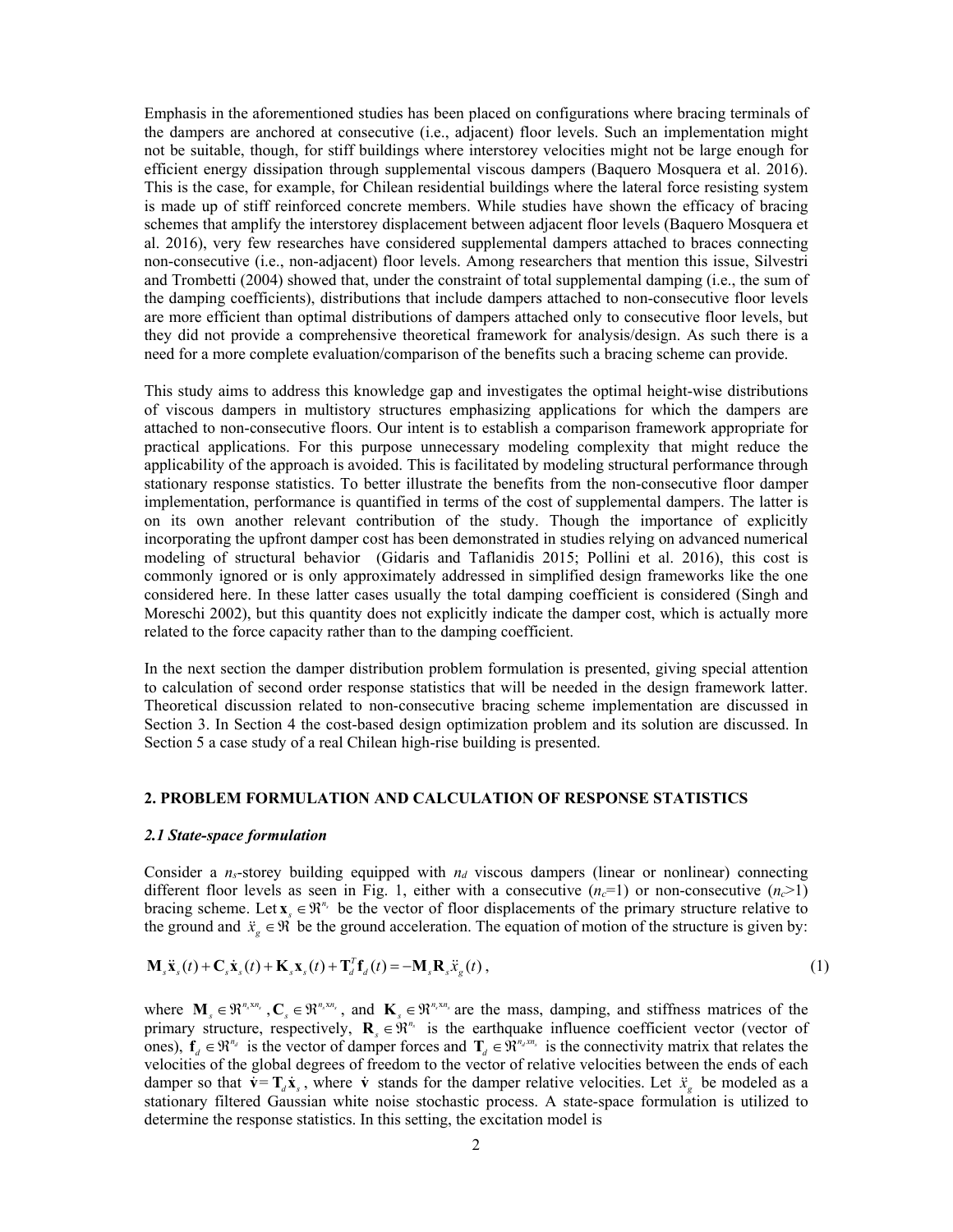$$
\dot{\mathbf{x}}_q(t) = \mathbf{A}_q \mathbf{x}_q(t) + \mathbf{E}_q w(t); \quad \ddot{x}_s(t) = \mathbf{C}_q \mathbf{x}_q(t) \,, \tag{2}
$$

where  $w(t) \in \mathcal{R}$  is a zero-mean Gaussian white-noise process with spectral intensity equal to  $S_w=1/(2\pi);$   $\mathbf{x}_q(t) \in \mathbb{R}^{n_q}$  is the state vector for the excitation;  $\mathbf{A}_q \in \mathbb{R}^{n_q \times n_q}$ ,  $\mathbf{E}_q \in \mathbb{R}^{n_q \times 1}$  and  $\mathbf{C}_q \in \mathbb{R}^{\overline{1} \times n_q}$  are the state-space excitation matrices. Combining excitation model of Equation (2) with the equations of motion of the structural system (1) provides the augmented state-space system

$$
\dot{\mathbf{x}}(t) = \mathbf{A}\mathbf{x}(t) + \mathbf{B}\mathbf{f}_d(t) + \mathbf{E}w(t); \ \mathbf{z}(t) = \mathbf{C}\mathbf{x}(t) + \mathbf{D}\mathbf{f}_d(t), \tag{3}
$$

where  $\mathbf{x}(t) \in \mathbb{R}^{n_x}$  is the state vector with  $n_x=2n_x+n_q$ ;  $\mathbf{z}(t) \in \mathbb{R}^{n_z}$  is the vector of performance variables (response output of the system) with  $z_i$  denoting the  $i^{th}$  output; and **A**, **B**, **E**, **C**, **D** are the system statespace matrices. Note that the proposed formulation takes into account the spectral characteristics of the stochastic excitation, by appropriate augmentation of the state equation (Taflanidis and Scruggs 2010). The derivation of the state space matrices is discussed in the Appendix.



Figure 1. Multistorey structure with dampers using different connectivity schemes

The force demand on the *i*-th viscous damper of the system is given by  $f_{di} = c_{di} |\dot{v}_i|^{\alpha} \operatorname{sgn}(\dot{v}_i)$  where  $\alpha_i$ ,  $c_{di}$  and  $\dot{v}_i$  are the viscous exponent, damping coefficient and relative velocity of the *i*-th viscous damper, and sgn(.) is the signum function. For linear dampers  $\alpha_i=1$  whereas for nonlinear dampers statistical linearization can be employed to replace the nonlinear force with an equivalent linear one. In this case, the equivalent damping coefficient of the *i*-th viscous damper *ceqi* is given by (Di Paola and Navarra 2009):

$$
c_{eqi} = c_{di} \frac{2^{1 + \frac{\alpha_i}{2}} \Gamma(1 + \frac{\alpha_i}{2})}{\sqrt{2\pi}} \sigma_{vi}^{\alpha_i - 1}
$$
 (4)

where Γ(.) is the Gamma function and  $\sigma_{vi}$  is the standard deviation of  $\dot{v}_i$ . The linearized damper force is then  $f_{di} = c_{eqi} \dot{v}_i$ . The damper force vector  $f_d$ , with elements  $f_{di}$ , can be expressed as  $f_d = K(c_{eq}) \dot{v}_i$ where  $\mathbf{K}(\mathbf{c}_{eq})$  is a diagonal matrix with the equivalent damping coefficient  $c_{eqi}$  of each damper. Relative velocities are given by  $\dot{v} = T_d \dot{x}_s = L_d x$ , where  $L_d$  is the state connectivity matrix that relates these velocities to the state vector, also given in the Appendix, and the dependence of **K** on  $\mathbf{c}_{eq}$  is explicitly emphasized. We can finally formulate the final state-space system representation

$$
\dot{\mathbf{x}}(t) = \mathbf{A}_a(\mathbf{c}_{eq})\mathbf{x}(t) + \mathbf{E}w(t); \ \mathbf{z}(t) = \mathbf{C}_a(\mathbf{c}_{eq})\mathbf{x}(t)
$$
\nwhere  $\mathbf{A}_a(\mathbf{c}_{eq}) = \mathbf{A} + \mathbf{B}\mathbf{K}(\mathbf{c}_{eq})\mathbf{L}_d$ ;  $\mathbf{C}_a(\mathbf{c}_{eq}) = \mathbf{C} + \mathbf{D}\mathbf{K}(\mathbf{c}_{eq})\mathbf{L}_d$ . (5)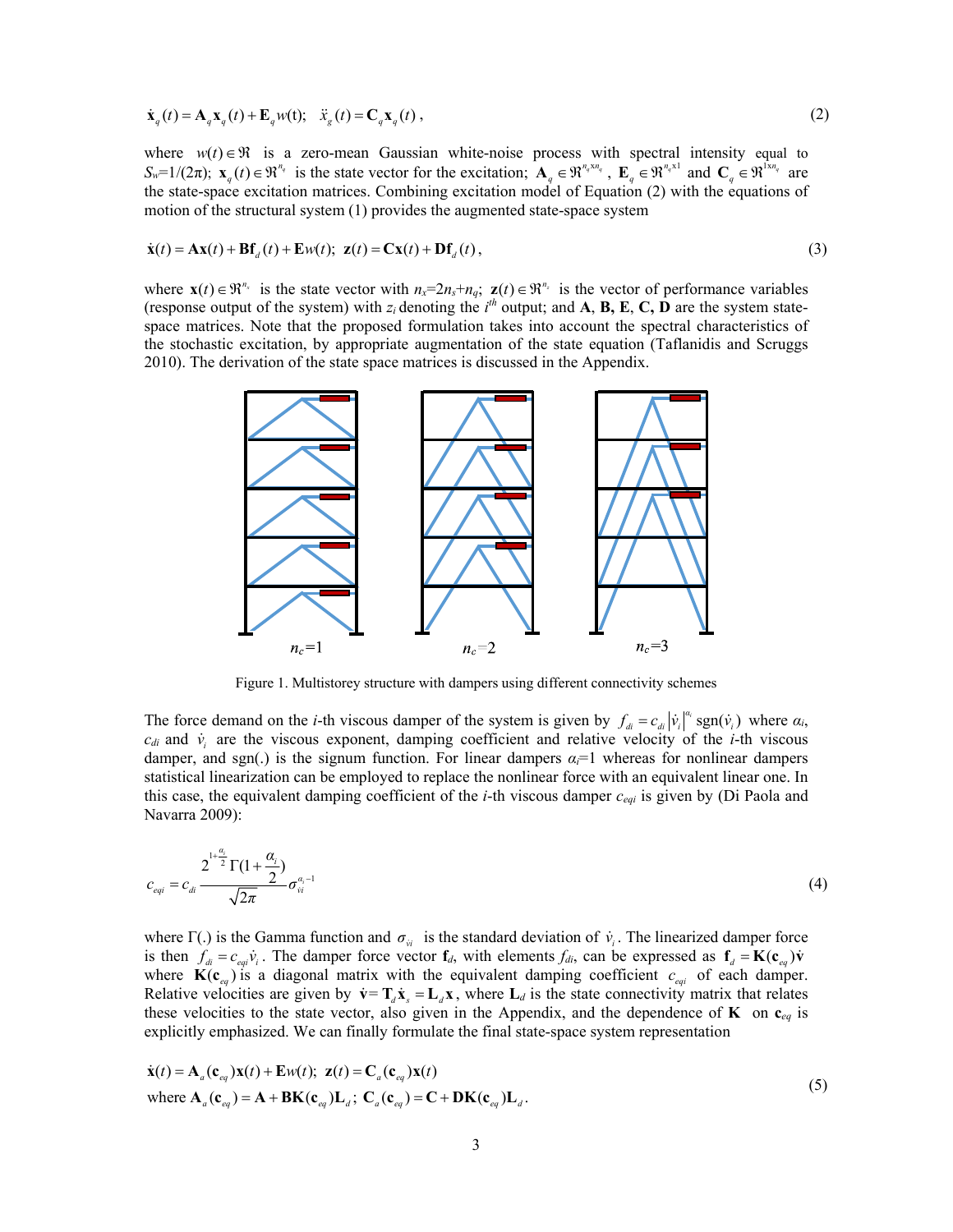#### *2.2 Response statistics estimation*

Under the modelling assumptions discussed above, the output of the system,  $z(t)$ , has a Gaussian distribution with zero mean and covariance matrix in stationary response given as

$$
\mathbf{K}_{\mathbf{z}\mathbf{z}} = \mathbf{C}_{a}(\mathbf{c}_{eq})\mathbf{P}(\mathbf{c}_{eq})\mathbf{C}_{a}(\mathbf{c}_{eq})^{T}; \ \mathbf{A}_{a}(\mathbf{c}_{eq})\mathbf{P}(\mathbf{c}_{eq}) + \mathbf{P}(\mathbf{c}_{eq})\mathbf{A}_{a}(\mathbf{c}_{eq})^{T} + \mathbf{E}\mathbf{E}^{T} = 0,
$$
\n(6)

where  $P(c_{eq})$  corresponds to the state covariance matrix, obtained, as shown above, by the solution of an algebraic Lyapunov equation (Lutes and Sarkani 1997). The variance of each of the  $n<sub>z</sub>$  system output variables is given by the corresponding element of the diagonal of **K***zz.* The variances of the damper relative velocities are also needed in the problem formulation and are related to the state covariance matrix by:

$$
\sigma_{\mathbf{v}}^2 = \mathbf{L}_d^T \mathbf{P}(\mathbf{c}_{eq}) \mathbf{L}_d \,. \tag{7}
$$

Using these variances, the RMS damper forces can be obtained as:

$$
\boldsymbol{\sigma}_{\mathbf{f}_d} = \mathbf{K}(\mathbf{c}_{eq}) \boldsymbol{\sigma}_{\mathbf{v}}.
$$

When statistical linearization is employed, variances  $\sigma_v^2$  are also used to calculate the equivalent damping coefficient given by Equation (4). In this case a cyclic dependence exists:  $c_{eqi}$  depends on  $\sigma_{vi}$ based on Equation (4), but based on Equation (7) and the dependence on  $P(c_{eq})$ , the latter also depends (implicitly) on *ceqi*. An iterative process is therefore needed to solve for the equivalent damper coefficients and the state covariance matrix. In the context of the optimization established later in this study this is avoided by adopting the equivalent damping coefficients as the primary design variables, and then back-deriving the actual damping coefficients. In this case there is no iterative process required. Once  $c_{eqi}$  is known,  $\sigma_{vi}$  can be solved for by calculating the second order statistics, and finally  $c_{di}$  can be computed using Equation (4).

### **3. THEORETICAL ASSESSMENT OF NON-CONSECUTIVE BRACING SCHEMES**

To theoretically demonstrate the advantages of the *nc*>1 approach, we will examine a simplified analytical comparison. We will consider here the case of a single damper, although the philosophy underlying this reasoning can extend directly to systems equipped with multiple dampers. To provide greater clarity in the discussion we will focus on harmonic excitation with frequency *ω*. Denoting the amplitude of the relative displacement between the ends of the damper as  $v<sub>o</sub>$ , the energy dissipated  $E<sub>d</sub>$ by a single damper is given by (Symans and Constantinou 1998):

$$
E_{d} = c_{d} \omega^{\alpha} v_{o}^{1+\alpha} 2^{\alpha+2} \Gamma^{2} \left( 1 + \frac{\alpha}{2} \right) / \Gamma(2+\alpha) = c_{d} \omega^{\alpha} v_{o}^{1+\alpha} g(\alpha); \quad g(\alpha) = 2^{\alpha+2} \Gamma^{2} \left( 1 + \frac{\alpha}{2} \right) / \Gamma(2+\alpha), \tag{9}
$$

where  $\alpha$  denotes the viscous exponent and  $c_d$  the damping coefficient. Assuming that lateral displacements varies linearly with height and that axial deformations of the dampers are linearly related to interstorey deformations, the peak deformation of the damper  $v_{on}$  when the bracing scheme is such that  $n_c > 1$  is  $v_{on_c} = n_c v_{ol}$ , where  $v_{ol}$  is the peak damper deformation for  $n_c = 1$ . Same energy dissipation capability is needed to achieve the same level of vibration suppression independent of the value of *nc* (this can be viewed as equivalent to establishing the same improvement in damping ratio). Therefore, for a given performance level, when  $n_c$ >1 the viscous damper coefficient  $c_{dn_c}$  must satisfy:

$$
E_{d1} = E_{dn_c} \to c_{d1} \omega^{\alpha} \nu_{o1}^{1+\alpha} g(\alpha) = c_{dn_c} \omega^{\alpha} \left( n_c \nu_{o1} \right)^{1+\alpha} g(\alpha) \to c_{dn_c} = \frac{c_{d1}}{n_c^{1+\alpha}}, \tag{10}
$$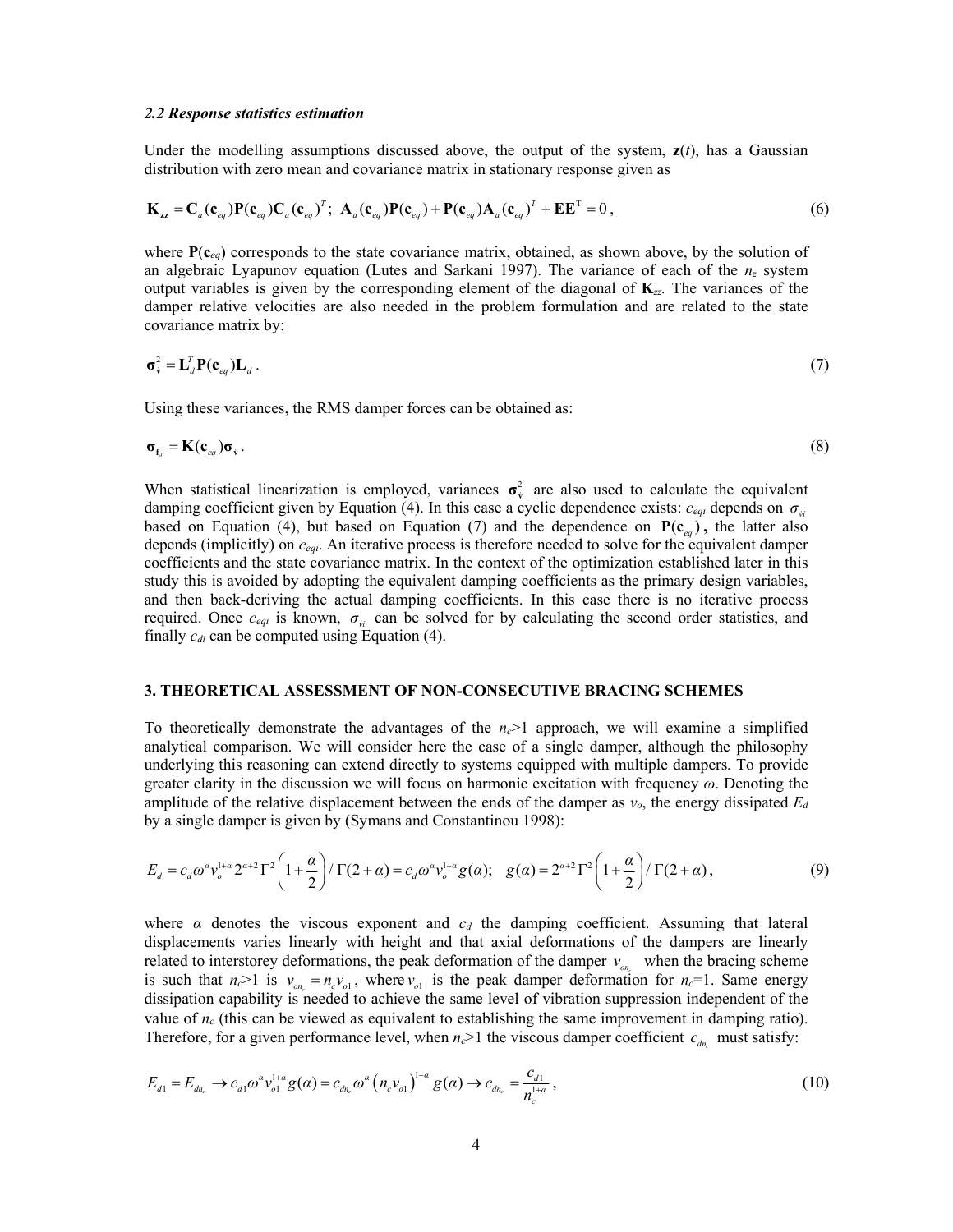This result shows that, if the energy dissipation (and therefore performance) is fixed, a  $n_c$  bracing scheme leads to a total damping coefficient that is  $n_c^{1+\alpha}$  times smaller than the total damping coefficient of the *nc*=1 bracing scheme. Alternatively, Equation (10) indicates that for a given total damping coefficient the energy dissipated by a  $n_c$  >1 bracing scheme is  $n_c^{1+a}$  times higher than the energy dissipated by the  $n_c=1$  bracing scheme.

By itself, the value of the damping coefficient is not of significant practical interest because, as mentioned in the introduction, it has no direct relationship to the damper cost. In fact, the relevant quantity related to cost estimation is the force capacity of the damper, which obviously must be greater than the force demand on the damper. Based on the assumption that lateral displacements varies linearly with height, so do velocities under harmonic excitation of the same frequency. Therefore, when  $n_c$ >1 the relative velocity between damper terminals is approximately  $n_c$  times greater than the relative velocity when  $n_c$ =1. This leads to relationship for forces:

$$
f_{d n_c} = c_{d n_c} |\dot{v}_{n_c}|^{\alpha} = \frac{c_{d1}}{n_c^{1+\alpha}} |n_c \dot{v}_1|^{\alpha} = \frac{1}{n_c} c_{d1} |\dot{v}_1|^{\alpha} = \frac{f_{d1}}{n_c},
$$
\n(11)

which means that, with respect to the case where  $n_c=1$ , damper forces are reduced by a factor of  $n_c$ regardless of the value of *α*. Since damper forces are directly related to damper cost, this result shows that  $n_c$ >1 bracing schemes might induce a significant reduction of damper cost. To further investigate this trends a height-wise damper distribution optimization scheme that explicitly considers cost associated with damper forces is examined next.

# **4. COST BASED OPTIMAL DAMPER DISTRIBUTION**

The design objective is to identify the optimal damping coefficient vector  $\mathbf{c}_d$  made up of the damper coefficients of all supplemental dampers. To simplify the optimization, the equivalent damping coefficient is posed as the design optimization vector as discussed earlier, and then Equation (4) is applied to determine  $\mathbf{c}_d$  (note that if dampers are linear,  $\mathbf{c}_d = \mathbf{c}_{eq}$ ). Design objectives are related to the cost of implementation of the supplemental damping system whereas considerations about the established vibration suppression level are incorporated through performance constraints.

#### *4.1 Cost-based objective functions*

Two different cost functions are considered. The first and simplest one is the sum of RMS damper forces, i.e.:

$$
J_1(\mathbf{c}_{eq}) = \sum_{i=1}^{n_d} \sigma_{f_d i} \,, \tag{12}
$$

where  $\sigma_{f_{i}}$  is the RMS force demand on the *i*-th damper, given by components of vector in Equaiton  $(8)$ , and  $\mathcal{J}_1$  has units of force. This measure facilitates a closer connection to the damper cost (Gidaris and Taflanidis 2015) than the commonly adopted (Singh and Moreschi 2002) total damping coefficient *C<sub>o</sub>* (sum of each damping coefficient *c<sub>di</sub>*). However, damper cost is actually related to damper force capacity, which is a function of the *peak* damper force rather than of the RMS response. Moreover, this cost is not linearly related to damper force capacity (Gidaris and Taflanidis 2015). The second cost function incorporates these considerations, and is given by:

$$
J_2(\mathbf{c}_{eq}) = 96.88 \sum_{i=1}^{n_d} f_{doi}^{0.607} , \qquad (13)
$$

where  $f_{dot}$  is the *peak* force demand on the *i*-th damper (in units of kN) and  $J_2$  is expressed in United States Dollars (USD). For linear dampers peak force quantities can be approximately related to RMS values as  $f_{dot} = p_f \sigma_{f_i}$ , where  $p_f$  is the peak factor, relating the mean of the peak damper force (or peak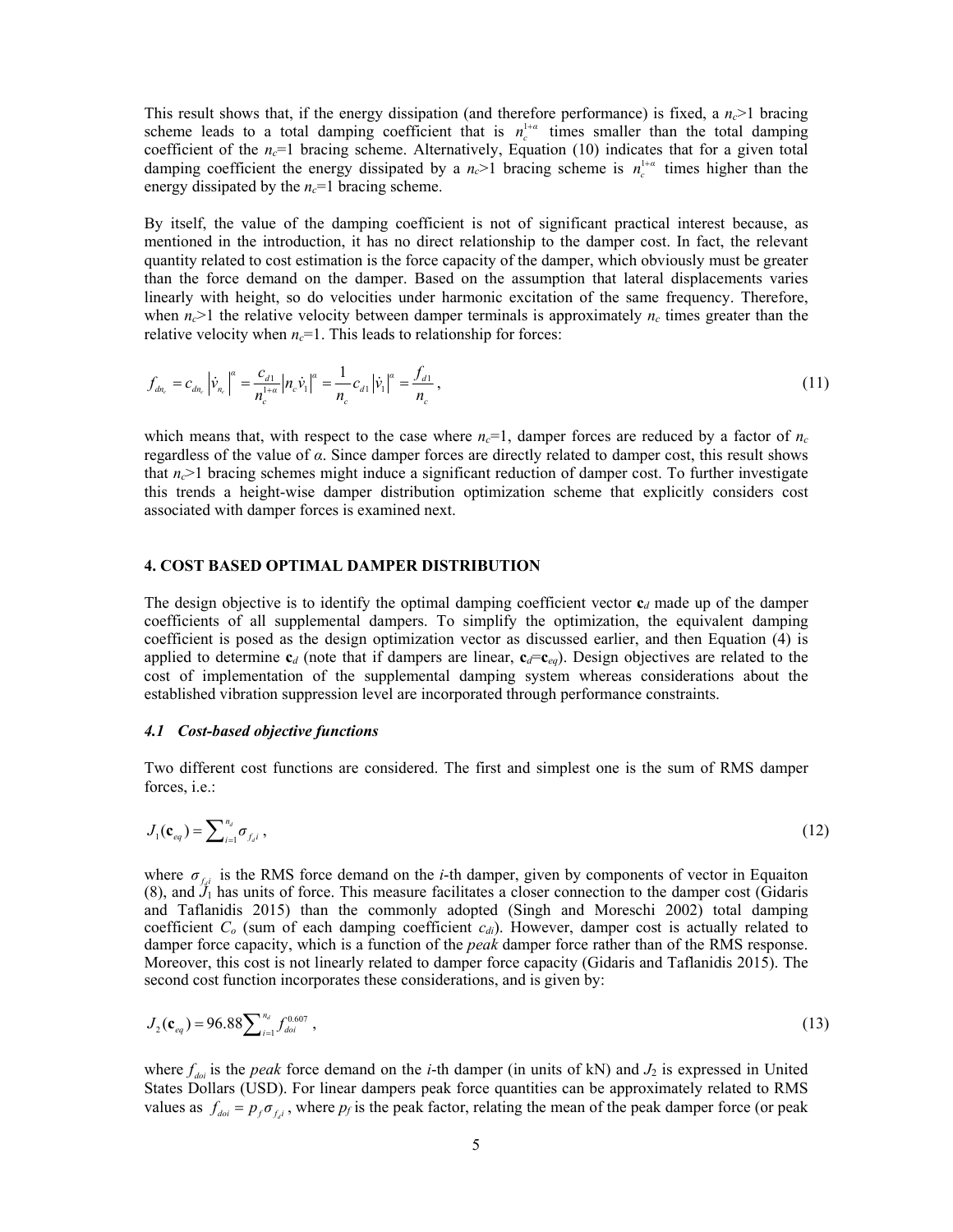of any stochastic variable) to its standard deviation. In this study this factor is taken as 2, corresponding to a single degree of freedom oscillator with 5% damping vibrating for 20 cycles based on up-crossing rate (Der Kiureghian 1980), the latter representing the period of vibration for stochastic variables. The 20 cycles were chosen to accommodate the case study considered later, based on strong ground motion duration characteristics for the region and the fundamental period of the building structure. For nonlinear dampers a modification is warranted since accuracy of statistical linearization typically reduces for peak response quantities, compared to the accuracy of average/RMS response quantities (Roberts and Spanos 2003). Since intent of developed framework is to have practical utility, a simplified approximation is adopted to estimate peak damper forces. These are assumed equal to the forces developed for a specific peak velocity, and therefore are given by:

$$
f_{\text{dot}} = c_{\text{di}} (p_f \sigma_{\text{vi}})^{\alpha} \,. \tag{14}
$$

The relationship in Equation (13) between the damper force capacity and the damper cost was derived from the analysis of available commercial information (Gidaris and Taflanidis 2015) and indicates that the cost of a marginal increment in force capacity is smaller in dampers having a large force capacity than in dampers having a small force capacity. This cost function, though, does not incorporate considerations about the maximum feasible damper force capacity  $f_{\text{max}}$  of commercially available dampers. Of course larger values of *fdoi* can be accommodated by using multiple dampers per storey, with the capacities of each damper limited to  $f_{\text{max}}$ . In this case, though, the cost per damper is related to each individual force capacity and not the total capacity per storey. To address this issue, the following modification, is proposed, assuming that if at some storey  $f_{dot}$  exceeds  $f_{max}$  then such demand will be accommodated using multiple, equal capacity dampers, the number of which is the smallest number needed so that the force capacity of each damper is smaller than  $f_{\text{max}}/$  max

$$
J_{2m}(\mathbf{c}_{eq}) = 96.88 \sum_{i=1}^{n_d} \left[ \frac{f_{doi}}{f_{\text{max}}} \right] \left( f_{doi} / \left[ \frac{f_{doi}}{f_{\text{max}}} \right] \right)^{0.607}, \tag{15}
$$

where [.] is the ceiling function.

#### *4.2 Functions related to structural performance*

The function incorporating structural performance considerations in the design can be described based on second order statistics of the output. Since seismic performance is typically expressed in terms of occurrence of different failure modes, quantified by engineering demand parameters exceeding certain thresholds, it is reasonable to define performance in terms of the maximum normalized variance. The latter is directly related to the probability of occurrence of any failure mode in the structure (Taflanidis and Scruggs 2010). This approach leads to definition for the performance function as  $h(\sigma_{\lambda}) = \max_{k} (\lambda_{k} \sigma_{\lambda} / \beta_{k})$ , where  $\lambda_{k}$  and  $\beta_{k}$  are the relative importance and normalization constant of the *k*-th output of **z**, respectively.

#### *4.3 Height-wise optimal distribution design problem*

The optimization problem is formulated as constrained optimization with cost metric  $J_l$  [where *l* refers to different alternatives,  $J_1$  or  $J_2/J_{2m}$ ] corresponding to the objective function to be minimized and the performance function  $h(\sigma)$  corresponding to the constraint. At the design stage focus is placed on the interstorey drift performance, leading to  $\lambda_k=0$  for performance outputs associated with accelerations and *λk*=1 or the outputs associated with the interstorey drifts. Threshold *β<sup>k</sup>* is chosen same for all drifts and equal to the maximum RMS interstorey drift response of the structure without dampers. This constraint selection ultimately facilitates the identification of the damper distribution providing a target reduction of the interstorey drift response with respect to that of the uncontrolled structure. The optimization problem is expressed as: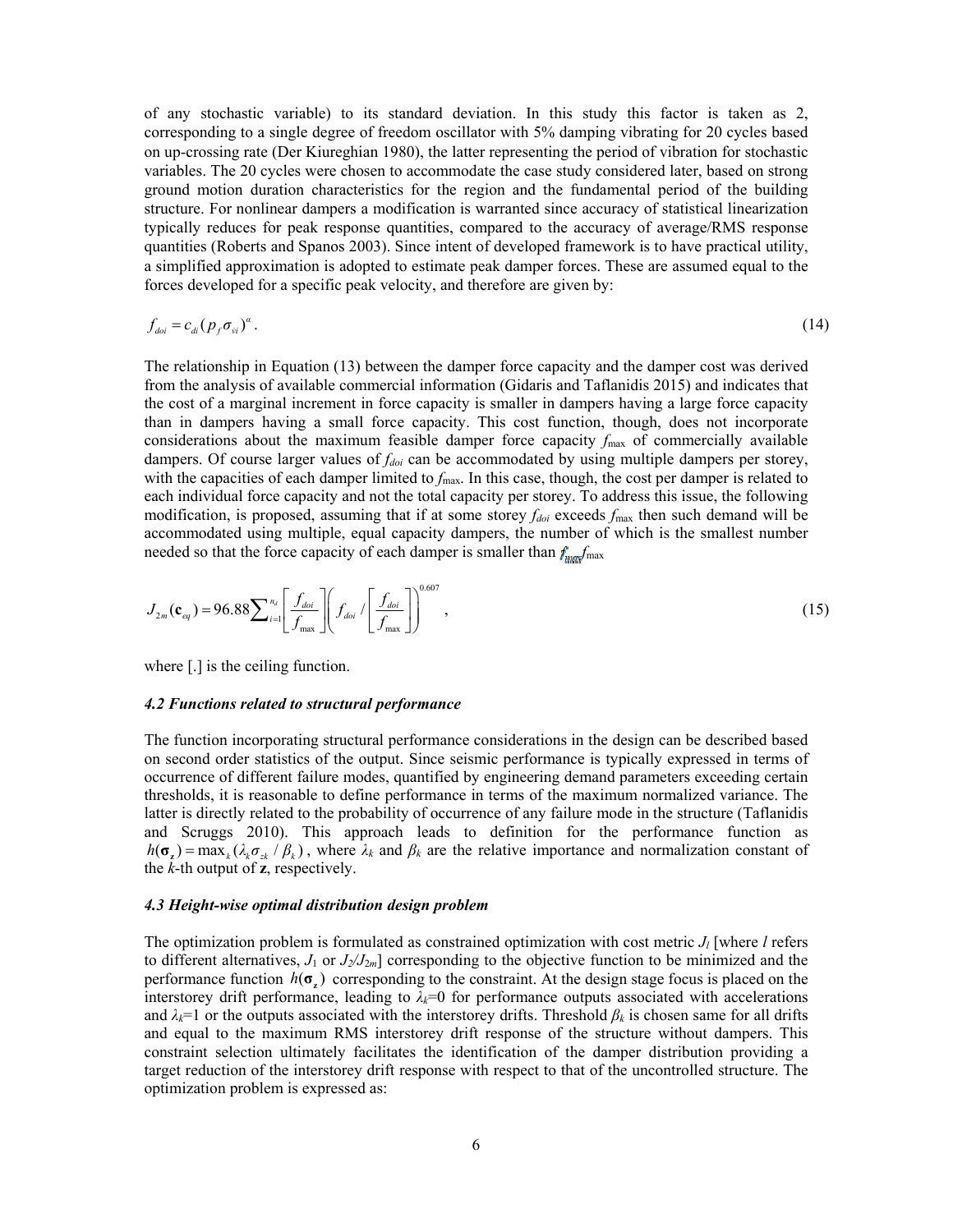$$
\mathbf{c}_{eq}^* = \underset{\mathbf{c}_{eq} \in \mathbb{N}_+^{n_d}}{\arg \min} J_l(\mathbf{c}_{eq}) \text{ such that } \frac{\max\left[\sigma_{\delta j}(\mathbf{c}_{eq})\right]}{\sigma_{\delta o}} \le c_{\epsilon g} \,,\tag{16}
$$

where  $\sigma_{\delta i}$  is the RMS interstorey drift response at the *j*-th storey of the structure equipped with dampers and *ctg* is the target performance (vibration suppression ratio with respect to the uncontrolled structure). This optimization problem corresponds to a nonlinear constrained optimization problem with potentially multiple local minima (non-convex characteristics). The challenges in this optimization problem stem from multiple sources: nonlinearities in the objective functions and constraints (use of max function for the latter creates a non-smooth problem), and trade-off in the performance between the capacity of dampers at different floors. To address these challenges a global optimization algorithm is adopted and implemented through the TOMLAB optimization environment (Holmstrom et al. 2009).

Should be pointed out that in the case of nonlinear dampers, cost function  $J_1$  does not change in the sense that linear and nonlinear damper distributions having the same values of  $c_{eqi}$  (equal to  $c_{di}$  for linear dampers) lead to the same value of  $J_1$ . The  $J_2$  (or  $J_{2m}$ ) objective function, though, does take different values depending on whether dampers are a linear or nonlinear. The difference stems from the modification established to calculate the peak damper force given by Equation (14). If this modification was not established, and peak forces were calculated using direct statistical linearization, no differences would exist.

#### **5. CASE STUDY**

The design framework is illustrated next for the retrofit of an existing 26-storey Chilean building (Ugalde and Lopez-Garcia 2017) with viscous dampers. The chosen building, having base dimensions of 18 by 23 meters, total seismic weight of 11690 tonf and typical storey-height of 2.52 meters, is a typical example of Chilean high-rise building (in terms of structural properties and modal characteristics). Three different design cases are examined with respect to the objective function definition,  $J_1$ ,  $J_2$  or  $J_{2m}$  and will be referenced, respectively, as  $D_1$ ,  $D_2$  and  $D_{2m}$ . The target reduction of interstorey drift response is set equal to 40% i.e.,  $c_{tg}$  chosen as 0.60. Based on commercially available data maximum force capacity  $f_{\text{max}}$  of a single damper is set equal to 815 tonf. Note that tonf is used herein to describe forces, as is the standard in the Chilean region. Conversion to kN, if desired, can be established by multiplying given force values by *g* constant.

# *5.1 Structural and excitation models*

Two 2D models are developed for the structure (one along each of the two main orthogonal axes *x* and *y*), obtained by static condensation of the initial 3D structural model. The degrees of freedom of the resulting 2D models are the lateral floor displacements of each of the 26 storeys. The 2D models are denoted 26X and 26Y, respectively, and their first and second vibration periods are 1.29 sec, 0.30 sec, in the *x* direction and 1.51 sec, 0.35 sec, in the *y* direction. The modal participating mass ratios of the first and second mode are 0.69 and 0.18 for the 26X model, and 0.66 and 0.18 for the 26Y model. The inherent damping is assumed equal to 5% for all modes.

The stationary seismic excitation  $\ddot{x}_g$  is described by a high-pass filtered Kanai-Tajimi power spectrum (Clough and Penzien 1993)

$$
S_g(\omega) = s_o \frac{\omega_g^4 + 4\zeta_g^2 \omega^2 \omega_g^2}{(\omega_g^2 - \omega^2)^2 + 4\zeta_g^2 \omega_g^2 \omega^2} \frac{\omega^4}{(\omega_f^2 - \omega^2)^2 + 4\zeta_f^2 \omega_f^2 \omega^2}.
$$
 (17)

In the above equation parameters  $\omega_g$  and  $\zeta_g$  represent the stiffness/frequency and damping properties,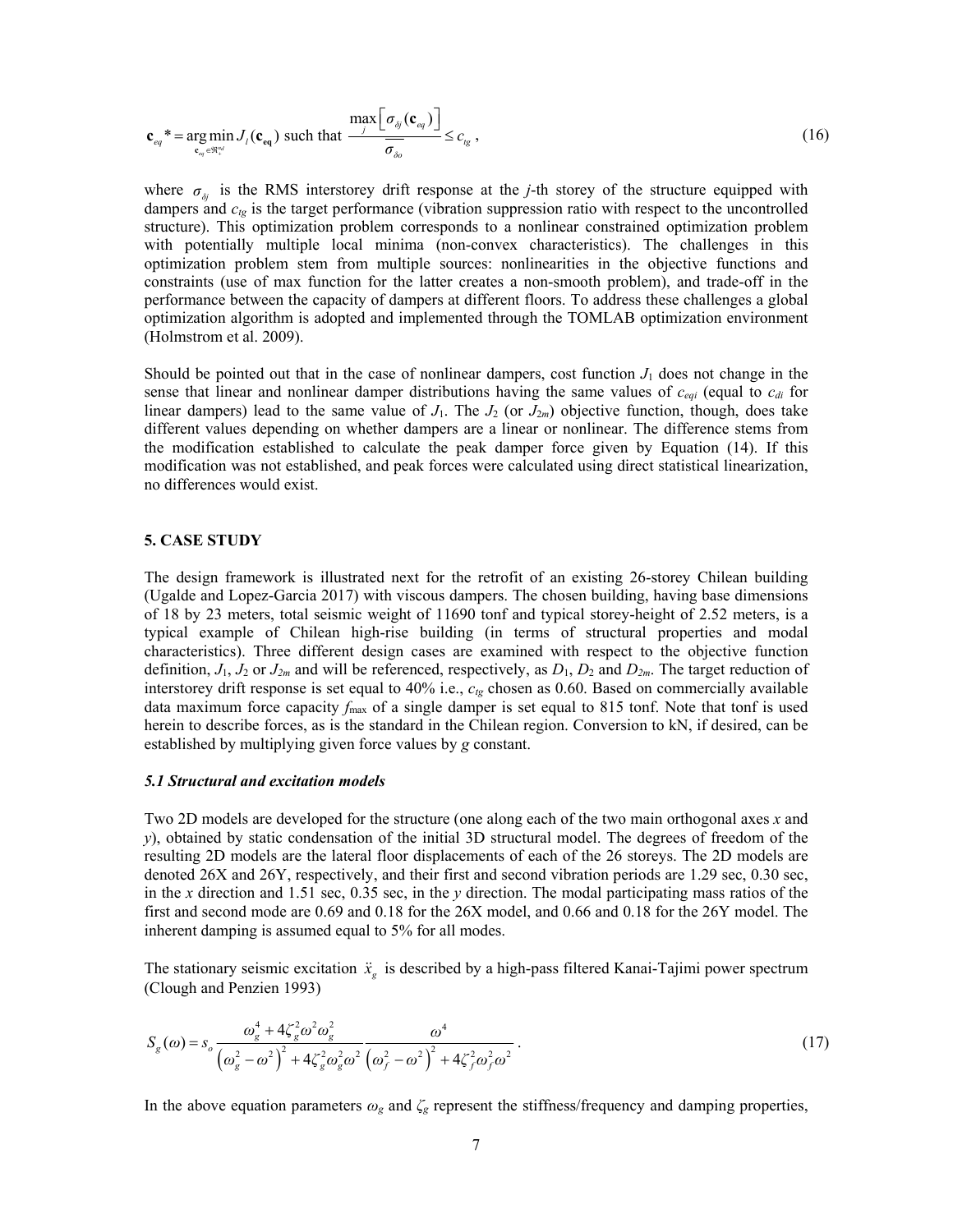respectively, of the supporting ground modeled by a linear damped SDOF oscillator driven by white noise. Further, parameters *ω<sup>f</sup>* and *ζf* control the cut-off frequency and the "steepness" of a high-pass filter used to suppress the low frequency content allowed by the Kanai-Tajimi filter. Lastly, *so* is chosen to achieve a desired value for the root mean square acceleration *aRMS* of the considered seismic input. The parameters of the filter are chosen through calibration to a suite of ground motions that are representative of the Chilean seismic hazard. Ground motions recorded during the  $M_w$  8.8 2010 Maule (Chile) earthquake are chosen for this purpose. From the available ground motions, only the ones recorded on what is defined as Soil Type II (soft rock or stiff soil) in the Chilean seismic design code NCh433 are considered. Soil Type II is the soil type at the location of the considered building. This calibration leads to values  $\omega_g$ =16.46 rad/s,  $\zeta_g$ =0.6,  $\omega_f$ =6.845 rad/s,  $\zeta_f$ =0.48. *a<sub>RMS</sub>* is calculated based on a target Peak Ground Acceleration (PGA), with the latter defined based on NCh433 provisions for Seismic Zone 2 (where Santiago City is located) as 0.30g. Assuming a peak factor of 2 (same value adopted earlier), the target  $a_{RMS}$  is then 0.15g.

#### *5.2 Results and discussion*

The height-wise optimization is performed for linear dampers  $(\alpha=1)$  for both models 26X and 26Y and for nonlinear dampers with *α*=0.35 for model 26X. Latter case will be references with superscript *nl*  herein. To investigate the benefits of the height-wise damper distributions given by the proposed explicit optimization approach, two other well-known height-wise distribution schemes are considered here. The first approach is the Uniform distribution, i.e., same damper capacity in all storeys. The second approach is the Sequential Search Algorithm SSA (Zhang and Soong 1992), where dampers are placed sequentially at the storey where the value of a performance index (interstorey drift in this study) reaches a maximum. The computation of the performance index is based on the second order statistics of the response. In both schemes the same target performance is adopted, i.e. reduction of drift corresponding to *ctg*. The superscripts *U* and *SSA* are used, respectively, to describe these two simplified distributions.

Results for  $n_c=1$  are presented in Table 1 and Fig. 2. Table 1 presents: all cost functions  $J_l$  evaluated at optimal design vector for each design case; maximum peak force over all dampers max(*fdo*); damping ratio of the retrofitted structure at the fundamental mode *ξ*; mean ratio per storey of RMS interstorey drifts  $\overline{\sigma_s/\sigma_{s_o}}$  and floor accelerations  $\sigma_a/\sigma_{s_o}$  with respect to the RMS values of the structure without dampers, which is a representation of the average response reduction per storey; the cost reduction  $J_l / J_l^U$  and  $J_l / J_l^{\text{SSA}}$  with respect to the *U* and *SSA* distributions offered by the explicit height-wise optimization scheme; the cost reduction  $J_l^{nl}/J_l$  for the nonlinear damper implementation. For the last three quantities performance is reported for each design with respect to the corresponding cost function used in the optimization, for example when design case  $D_1$  is examined the ratio of objective functions  $J_l / J_l^{SSA}$  corresponds to cost function  $J_l$  (*l*=1). The height-wise distribution of the peakdamper forces is shown in Fig 2 for model 26X.

|      |          | Linear dampers |                                           |          |                         |          |                                                               |                                                              |                               |                                          | Comparison                          |
|------|----------|----------------|-------------------------------------------|----------|-------------------------|----------|---------------------------------------------------------------|--------------------------------------------------------------|-------------------------------|------------------------------------------|-------------------------------------|
| Case |          | $J_1$          | $J_2$<br>[tonf] $[10^3$ USD] $[10^3$ USD] | $J_{2m}$ | $max(f_{do})$<br>[tonf] | ζ<br>[%] | $\sigma_{\delta}$<br>$\sigma_{\delta o}$<br>$\lceil\% \rceil$ | $\sigma_a$ /<br>$\frac{1}{\sigma_{ao}}$<br>$\lceil\% \rceil$ | $J_{l}$<br>$\overline{J}_I^U$ | $J_{l}$<br>J <sub>i</sub> <sup>SSA</sup> | to nonlinear<br>$J_l^{nl}$<br>$J_i$ |
| 26x  | $D_1$    | 2553           | 161                                       | 187      | 1382                    | 14.3     | 59                                                            | 55                                                           | 0.90                          | 0.93                                     |                                     |
|      | D,       | 2829           | 90                                        | 165      | 4775                    | 15.9     | 60                                                            | 62                                                           | 0.34                          | 0.69                                     | 0.84                                |
|      | $D_{2m}$ | 2601           | 117                                       | 159      | 2256                    | 14.4     | 60                                                            | 56                                                           | 0.40                          | 0.89                                     | 0.84                                |
| 26y  | $D_1$    | 2126           | 97                                        | 142      | 1706                    | 14.2     | 61                                                            | 55                                                           | 0.88                          | 0.96                                     | n/a                                 |
|      | $D_2$    | 2447           | 79                                        | 144      | 4458                    | 17.0     | 61                                                            | 60                                                           | 0.33                          | 0.73                                     |                                     |
|      | $D_{2m}$ | 2195           | 84                                        | 131      | 3262                    | 15       | 61                                                            | 57                                                           | 0.61                          | 0.95                                     |                                     |

Table 1: Response quantities of interest for models 26X and 26Y for different design cases (*nc*=1).

Results show that design case  $D_1$  minimizes force demands on dampers but at the expense of relatively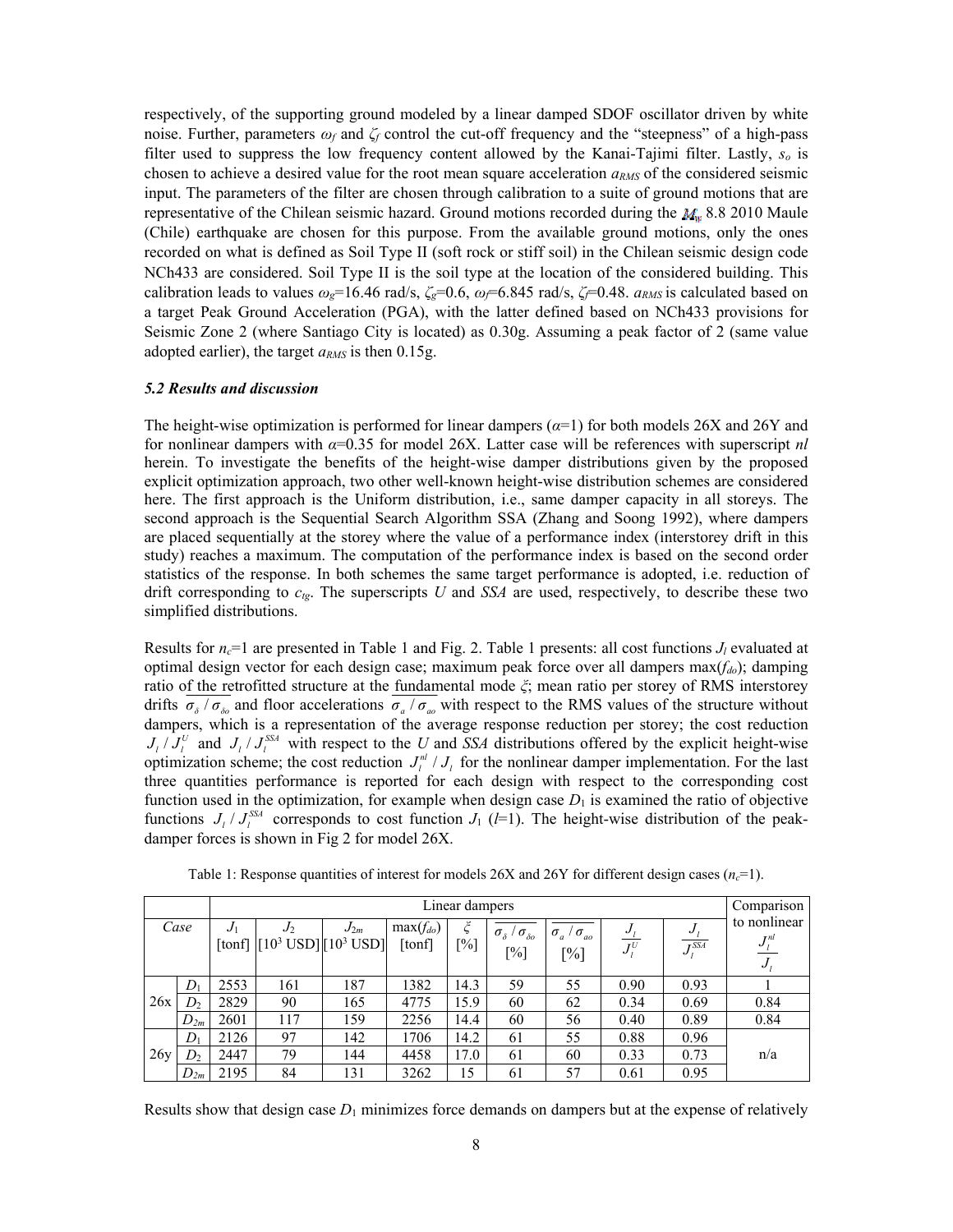large values of cost-related objectives  $J_2$  and  $J_{2m}$ .  $D_2$  design leads to reductions in  $J_2$  equal to 44% in model 26X and 18% in model 26Y, although at the expense of large values of maximum peak damper force that might not be feasible. The maximum damper force max(*fdo*) exceeds the feasible limit of 815 tonf for a single damper. This means that design case  $D_{2m}$  is different from its counterpart that does not explicitly incorporate maximum force capacity considerations. Results indicate that consideration of *fmax* leads to designs having not only smaller values of *J*2*<sup>m</sup>* (as expected) but also smaller values of  $\max(f_{do})$ . This shows that consideration of the maximum force in the damper cost leads to a distribution that avoids excessively large dampers placed at a single storey. This is also evident in Fig 2 results. Moreover, for *D*2m design mean floor acceleration reduction per storey seems to be reduced up to 6% more with respect to is counterpart  $(D_2)$ , which is another advantage of the more uniform distribution established through considering the maximum force capacity. With respect to the overall damper efficiency the results show that similar vibration suppression is established through all design cases, with the targeted reduction of 40% for maximum interstorey drift established with approximately 10% of supplemental damping ratio (as intrinsic damping ratio is 5%). Such a supplemental damping threshold has been set as a reasonable objective in many viscous damper applications. With respect to the interstorey drift and floor acceleration reduction, the mean drift reduction per storey  $\sigma_{\delta}/\sigma_{\delta\rho}$  and mean acceleration reduction per storey  $\sigma_{a}/\sigma_{a\rho}$  take similar values as the target of 40% reduction of the maximum drift. This shows that the proposed design scheme establishes a similar vibration suppression across all storeys, not only at the storeys where interstory drifts are maximized.



Figure 2. Distribution of peak damper forces for different implementations for  $n_c$ =1 and model 26X

Comparison to simplified distribution schemes clearly indicates that the proposed explicit design approach leads to noticeably benefits. Differences are more noticeable when nonlinearities in the target cost function are more relevant and no constraints exist for maximum damper forces (so scheme is allowed to benefit more from an imbalanced distribution), i.e. bigger differences in the  $D_2$  design case rather than *D*2m. While cost is not explicitly considered in its formulation, *SSA* is generally more cost-effective than *U* distribution, most likely because, albeit simplified and sequential in nature (rather than targeting total optimality), still incorporates an explicit damper distribution based on optimality criteria and structural performance. Comparison between linear and nonlinear implementations indicates that, for a given level of structural performance, nonlinear dampers are more cost effective. Note that, as mentioned in Section 4 the value of the  $J_1$  metric is independent of whether the dampers are linear or nonlinear (optimal distribution with respect to equivalent viscous damping is the same), which is why  $J_1^{nl}/J_1$  ratio is equal to unity.

Results for  $n_c$ >1 are presented in Table 2, and Fig. 3, focusing on the performance improvement between  $n_c$  and  $n_c$  =1 cases. To facilitate an easier presentation herein subscript "1" refers to the case where  $n_c=1$  and subscript " $n_c$ " indicates the case where  $n_c>1$ . Results reported Table 2 focus on comparison between  $n_c=1$  and  $n_c>1$  cases: fundamental mode damping ratio  $\zeta_1/\zeta_n$ ; total damping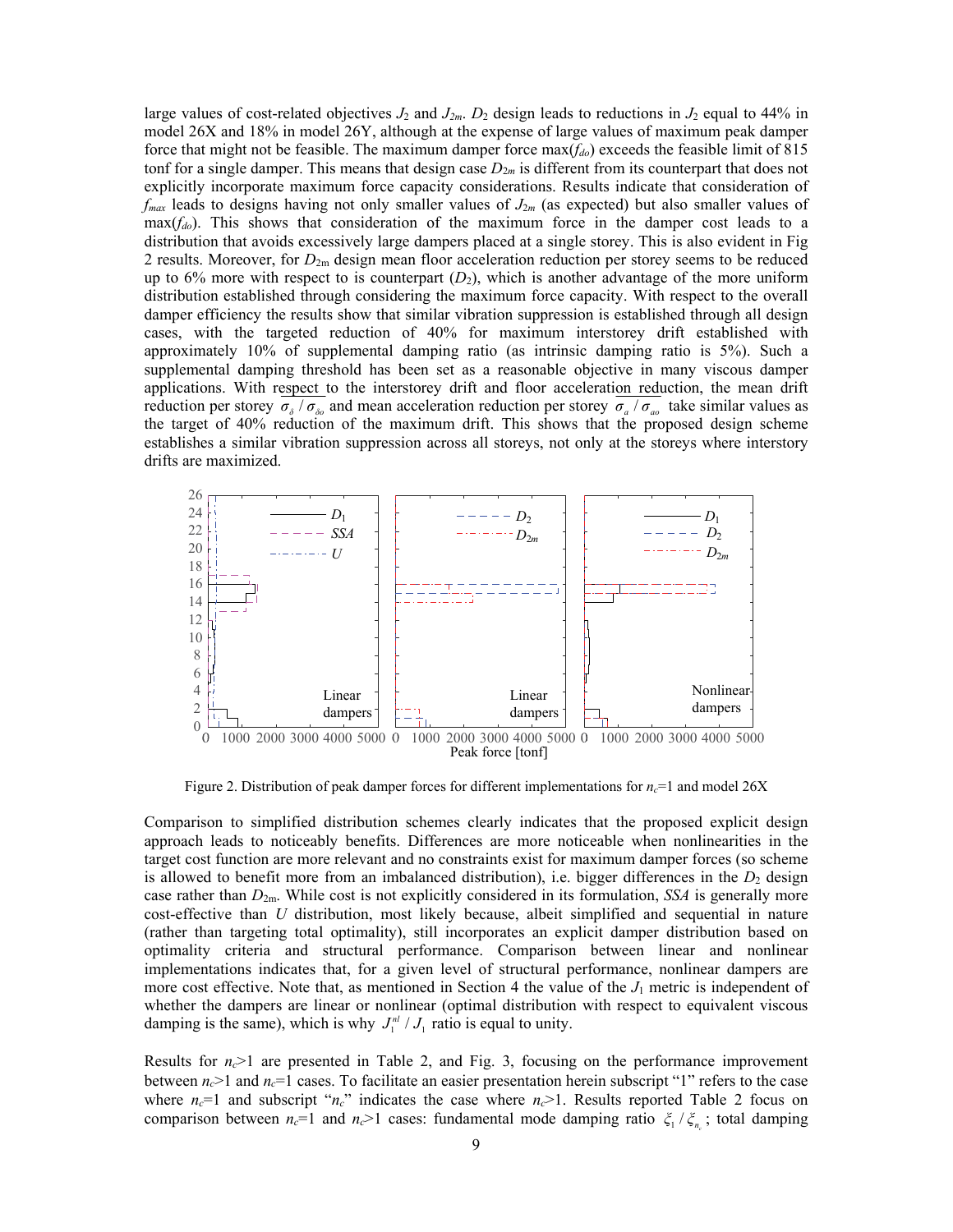coefficient ratio  $C_{ol}/C_{on_c}$ ; RMS damper velocities ratio  $\sigma_{v_l}/\sigma_{v_{n_c}}$ ; ratio of objectives  $J_{l_1}/J_{l_{n_c}}$ . Additionally the performance improvement compared to the *SSA* distribution  $J_l / J_l^{SSA}$  for each  $n_c$ value is also shown. Results clearly indicate that, for the same level of energy dissipation, when  $n_c$  >1 the value of all cost functions is reduced by a factor approximately equal to  $n_c$  with respect to that when  $n_c=1$ . The fundamental mode damping ratio (representative of energy dissipation) remains essentially constant (i.e.,  $\zeta_1 / \zeta_n \approx 1$ ), but the sum of damper coefficients  $C_o$  is reduced by a factor roughly equal to  $n_c^{1+a} = n_c^2$  for linear dampers (4 and 9 for  $n_c=2$  and 4, respectively) and  $n_c^{1+a} = n_c^{1.35}$  for nonlinear dampers, (2.55 and 4.41 for  $n_c=2$  and 4, respectively), while damper velocities  $\sigma_{\gamma}$  increase by a factor roughly equal to *nc*, which leads to an average decrease of damper forces (and consequently of costs) by a factor approximately equal to *nc*. These results are consistent with the theoretical discussion in Section 3 and highlight under realistic application and modeling assumptions the benefits of bracing schemes where supplemental dampers are anchored at non-consecutive floor levels.

*Case*   $n_c = 2$   $n_c = 3$  $\frac{1}{\zeta_1} \frac{1}{\zeta_{n_c}} \left[ C_{_{o1}} \left/ C_{_{o n_c}} \right. \right| \overline{\sigma_{_{\dot{v}1}}} \left/ \overline{\sigma_{_{\dot{v}n_c}}} \right] \left. J_{_{I}} \left/ J_{_{I n_c}} \right| J_{_{I}} \left/ J_{_{I n_c}} \right. \right]$  $J_{\scriptscriptstyle I}$  /  $J_{\scriptscriptstyle I}^{\rm SSA}$   $\left| \xi_{\scriptscriptstyle 1} \right|$  /  $\xi_{\scriptscriptstyle n_{\scriptscriptstyle c}}$   $\left| C_{\scriptscriptstyle o1} \right|$  /  $C_{\scriptscriptstyle o n_{\scriptscriptstyle c}}$  $C_{o1}$  /  $C_{o n_c}$   $\boxed{\sigma_{\widetilde{v}1}}$  /  $\boxed{\sigma_{\widetilde{v} n_c}}$   $\boxed{J_{l1}$  /  $J_{l n_c}}$   $\boxed{J_{l}}$  /  $J_{l}^{\rm SSA}$ 26x *linear*   $D_1$  1 3.95 2.01 1.98 0.93 1 8.68 3.03 2.91 0.96  $D_2$  | 0.96 | 4.17 | 2.19 | 1.89 | 0.70 | 1.02 | 7.51 | 2.70 | 2.98 | 0.93  $D_{2m}$  | 0.85 | 2.78 | 1.83 | 1.64 | 0.86 | 0.95 | 9.00 | 3.34 | 2.80 | 0.92 *α=*0.35 1.06 2.83 1.98 2.02 n/a 1.01 4.21 2.89 3.36 n/a 26y *linear*   $D_1$  | 0.98 | 4.41 | 2.22 | 1.95 | 0.98 | 0.97 | 9.71 | 3.31 | 2.89 | 0.98  $D_2$  1.06 | 4.68 | 2.09 | 2.09 | 0.59 | 1.12 | 10.71 | 2.84 | 3.14 | 0.66  $D_{2m}$  1.04 | 4.33 | 1.99 | 2.15 | 0.83 | 1.00 | 8.39 | 2.76 | 2.94 | 0.88

Table 2: Effect of  $n_c$  on different response quantities of interest



Figure 3. Distribution of peak damper forces for linear damper implementations for model 26X

# **6. CONCLUSSIONS**

The cost-based optimal height-wise distributions of viscous dampers in multistory structures was investigated in this paper emphasizing applications for which the dampers are attached to nonconsecutive floors. Seismic excitation was modeled as a stochastic process, and response statistics were obtained through state-space analysis. Different cost functions that account (with different sophistication levels) for different relationships between cost and damper force capacity and maximum feasible damper force capacity were considered. The performance function was defined in terms of the interstorey drift response, and was used as a constraint function by imposing a target reduction of the response in comparison to the uncontrolled structure. As case study application to a 26-storey Chilean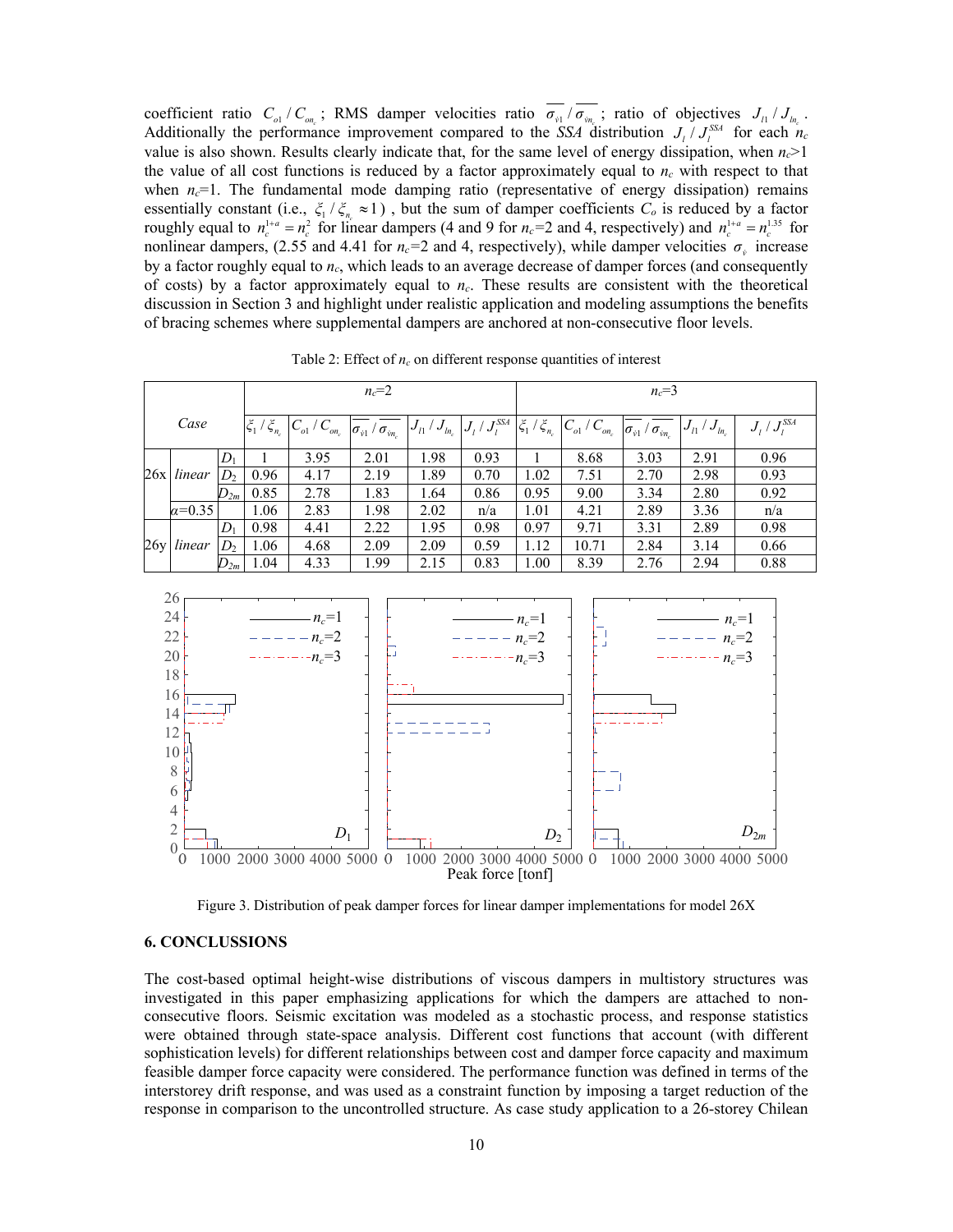high-rise reinforced concrete building was examined. Results indicate that the explicit optimization of the damper distribution considering realistic cost metrics leads to significant savings with respect to damper distributions optimized for simplified cost metrics. Consideration of feasible damper maximum force capacity also has a significant influence on the optimal damper distribution. More importantly, bracing schemes with dampers connected every  $n_c$  floor levels  $(n_c>1)$  reduce damper force demand by factor approximately equal to  $n_c$  for the same protection level, something that can contribute to significant cost savings. This was validated both using simplified assumptions (harmonic response) as well as under more realistic modeling and for both linear and nonlinear dampers. For nonlinear dampers it was shown, in general, that explicit consideration of nonlinearities for peak response calculation produces results that can be more cost-effective.

# **7. ACKNOWLEDGMENTS**

Financial support was provided by the National Research Center for Integrated Natural Disaster Management CONICYT FONDAP 15110017 (Santiago, Chile) and by CONICYT through the programs CONICYT-PCHA/MagisterNacional/2016-22161043 and Beca Ciencia y Tecnologia, Estadias Cortas 2015. The dynamic properties of the structure considered in the case study described in Section 5 were provided by VMB Ingenieria Estructural (Santiago, Chile).

# **8. REFERENCES**

Baquero Mosquera, J. S., Almazán, J. L., and Tapia, N. F. (2016). "Amplification system for concentrated and distributed energy dissipation devices." *Earthquake Engineering & Structural Dynamics*, 45(6), 935-956.

Clough, R. W., and Penzien, J. (1993). *Dynamics of structures*, McGraw-Hill Inc., New York, N.Y.

Der Kiureghian, A. (1980). "Structural response to stationary excitation." *Journal of Engineering Mechanics, ASCE*, 106((EM6)), 1195-1213.

Di Paola, M., and Navarra, G. (2009). "Stochastic seismic analysis of MDOF structures with nonlinear viscous dampers." *Structural Control and Health Monitoring*, 16(3), 303-318.

Gidaris, I., and Taflanidis, A. A. (2015). "Performance assessment and optimization of fluid viscous dampers through life-cycle cost criteria and comparison to alternative design approaches." *Bulletin of Earthquake Engineering*, 13(4), 1003-1028.

Holmstrom, K., Goran, A. O., and Edvall, M. M. (2009). *User's guide for TOMLAB 7*, Tomlab Optimization Inc. www.tomopt.com/tomlab/, San Diego, CA.

Lavan, O., and Levy, R. (2006). "Optimal design of supplemental viscous dampers for linear framed structures." *Earthquake engineering & structural dynamics*, 35(3), 337-356.

Lin, J.-L., Bui, M.-T., and Tsai, K.-C. (2014). "An energy-based approach to the generalized optimal locations of viscous dampers in two-way asymmetrical buildings." *Earthquake Spectra*, 30(2), 867-889.

Lopez-Garcia, D. (2001). "A simple method for the design of optimal damper configurations in MDOF structures." *Earthquake Spectra*, 17(3), 387-398.

Lutes, L. D., and Sarkani, S. (1997). *Stochastic analysis of structural and mechanical vibrations*, Prentice Hall, Upper Saddle River, NJ.

Pollini, N., Lavan, O., and Amir, O. (2016). "Towards realistic minimum-cost optimization of viscous fluid dampers for seismic retrofitting." *Bulletin of Earthquake Engineering*, 14(3), 971-998.

Roberts, J. B., and Spanos, P. D. (2003). *Random vibration and statistical linearization*, Dover, Mineola, NY.

Silvestri, S., and Trombetti, T. (2004)."Optimal insertion of viscous dampers into shear-type structures: dissipative properties of the MPD system." *Proceedings of the 13th World Conference on Earthquake Engineering*, 1-6.

Singh, M. P., and Moreschi, L. M. (2002). "Optimal placement of dampers for passive response control." *Earthquake Engineering & Structural Dynamics*, 31(4), 955-976.

Symans, M., and Constantinou, M. (1998). "Passive fluid viscous damping systems for seismic energy dissipation." *ISET Journal of Earthquake Technology*, 35(4), 185-206.